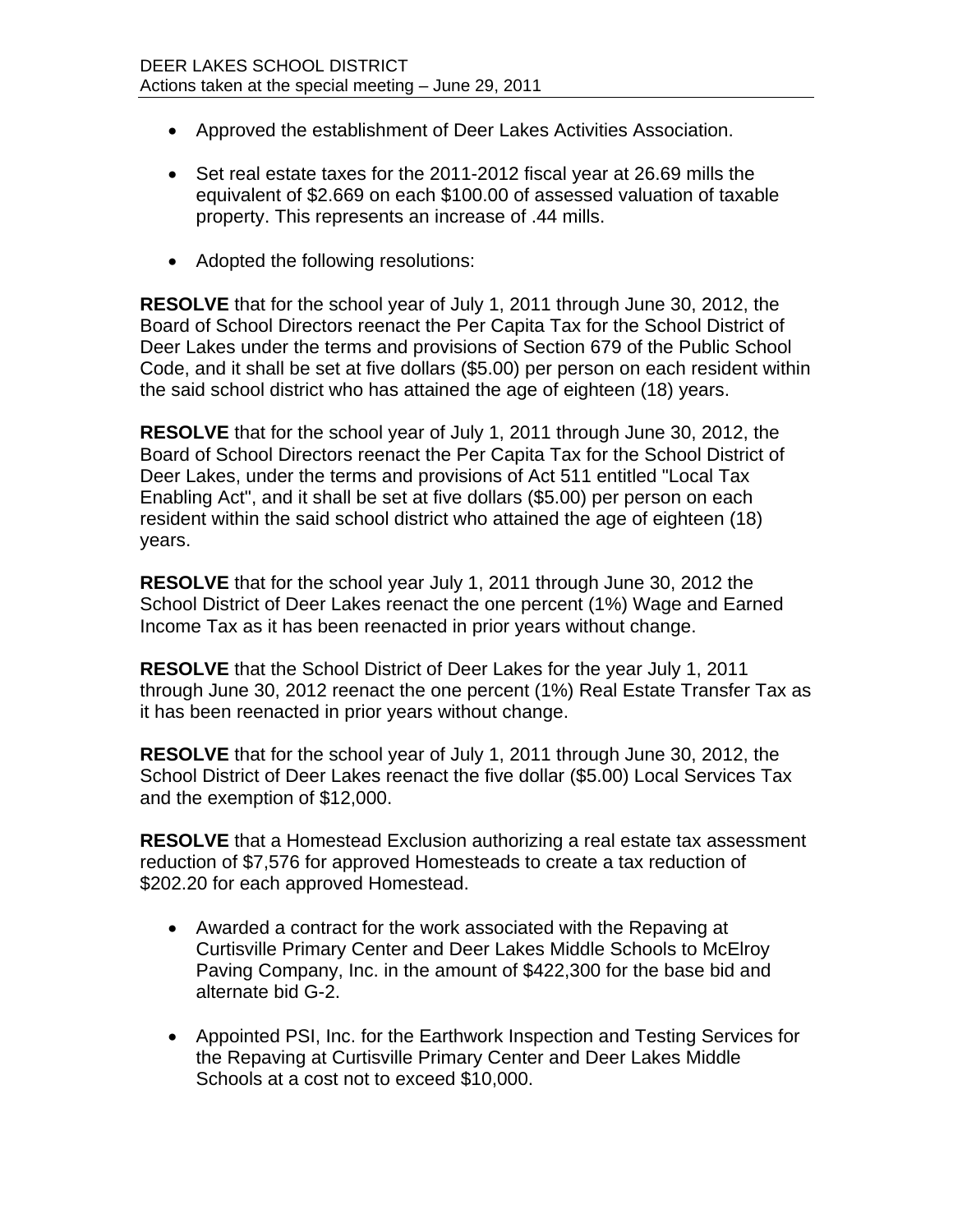- Voted to continue the 2010-2011 rate of pay for Richard L. Trulick to July 31, 2011.
- Reassigned James D. Pearson pursuant to Article XI, Section 1151 of the Pennsylvania Public School Code of 1949, as amended, from Middle School Assistant Principal to a position in the professionals' bargaining unit consistent with his teaching certification.
- Abolished the position of Middle School Assistant Principal, effective July 1, 2011.
- Furloughed the following professional employees pursuant to Section 1124.1 of the Public School Code effective end of the business day of June 30, 2011:

Wesley Kuchta Mikelann Holtz Annette Trnavsky James Pearson Susanne Fink Melissa Garstecki Lisa Siegle Maggy Weider Juliann Taylor Mende Hicks Sarah Dunbar Noelle Yochum Lindsay R. Koach Destinee Lovich Erin Ritz

 Approved reducing the teaching load to half time for the following teachers:

> William Hribar, Jr. Donna Rountree

 For Information Purposes: Realignment assignments to become effective for the 2011-2012 school year:

> Sandra Hazlett - Kindergarten Shauna Brown – Grade 1 Jessica Restifo – Grade 1 Todd Hazlett – Grade 2 Riki Medic – Grade 2 Shane Slobada – Grade 3 Shelly Znosko – Grade 3 (Class Size Reduction Teacher)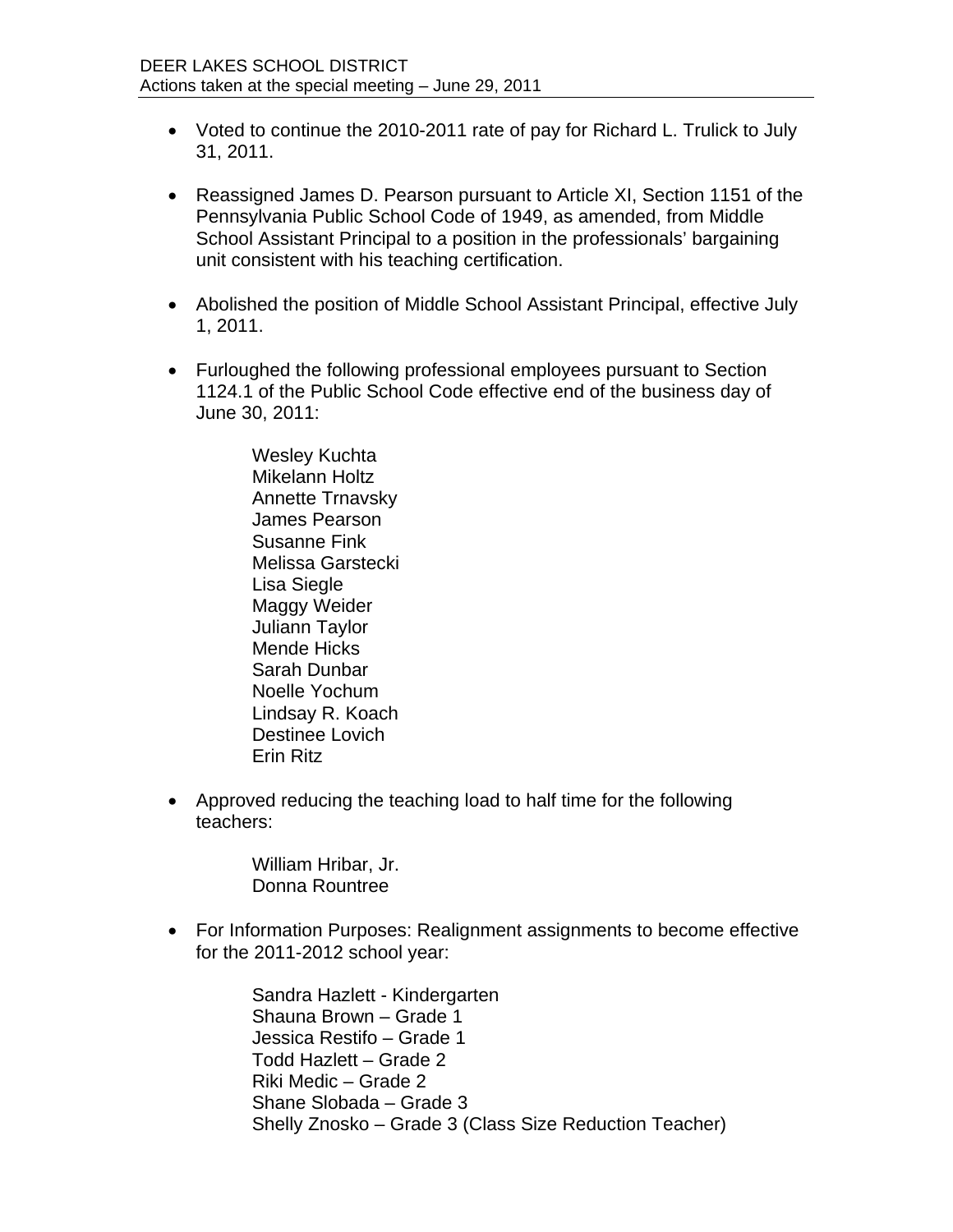Amy Trapani – Grade 4 Elizabeth Dietrich – Grade 6 Brandy Havelka – Grade 6 Desiree Rotondo – Grade 6 Jennifer Mann – Half time Reading - Middle School and Half time English - High School Mark Vukelich – High School Social Studies Yvette Beck - Half time Physics and Half time Mathematics at the High School William Hribar, Jr. - Half time Technology Education at the High **School** Lisa Huerbin – Reading at the Middle School Lacey Mahler – Elementary Band and Elementary Music Leanne Scholl – Strings (Elementary/MS/HS) and Elementary Music Christopher Snyder – High School and Middle School Band James Koprivnikar – PSSA Math Middle School Jason Machajewski – Middle School Physical Education/Health Gretchen Rotto - Half time Family Consumer Science at Middle School and High School Natalie Earls – World Language at the Middle School Chrystie Grant – Information Technology at the Elementary Schools Donna Rountree – Half time Information Technology at the Middle **School** Tara Bowser – Special Education Teacher at Curtisville Jamie Beers - Special Education Teacher at Curtisville Jodi VanderSchaaff - Special Education Teacher at East Union Angela Kozlowski - Special Education Teacher at East Union Karen Schwarzl - Special Education Teacher at the Middle School Michael River – Lancer Academy Facilitator

Furloughed the following paraprofessionals, hall monitor, and secretaries:

Paraprofessionals – Jamie Minnitte, Lisa Crawford, Jeremy Sabo, Emily Gillis, Robert Thomas, James Beck, and Marlene Micko

Hall Monitor – Marissa Bailey

Secretaries – Praveen Ganjoo and Tina Fritch

 Eliminated the following supplemental contracts as contained in the collective bargaining agreement between the District and the professional staff effective end of the business day of June 30, 2011:

Elementary Head Teachers - \$6,098 Department Chairs - \$25, 234 Middle School Team Leaders - \$11,470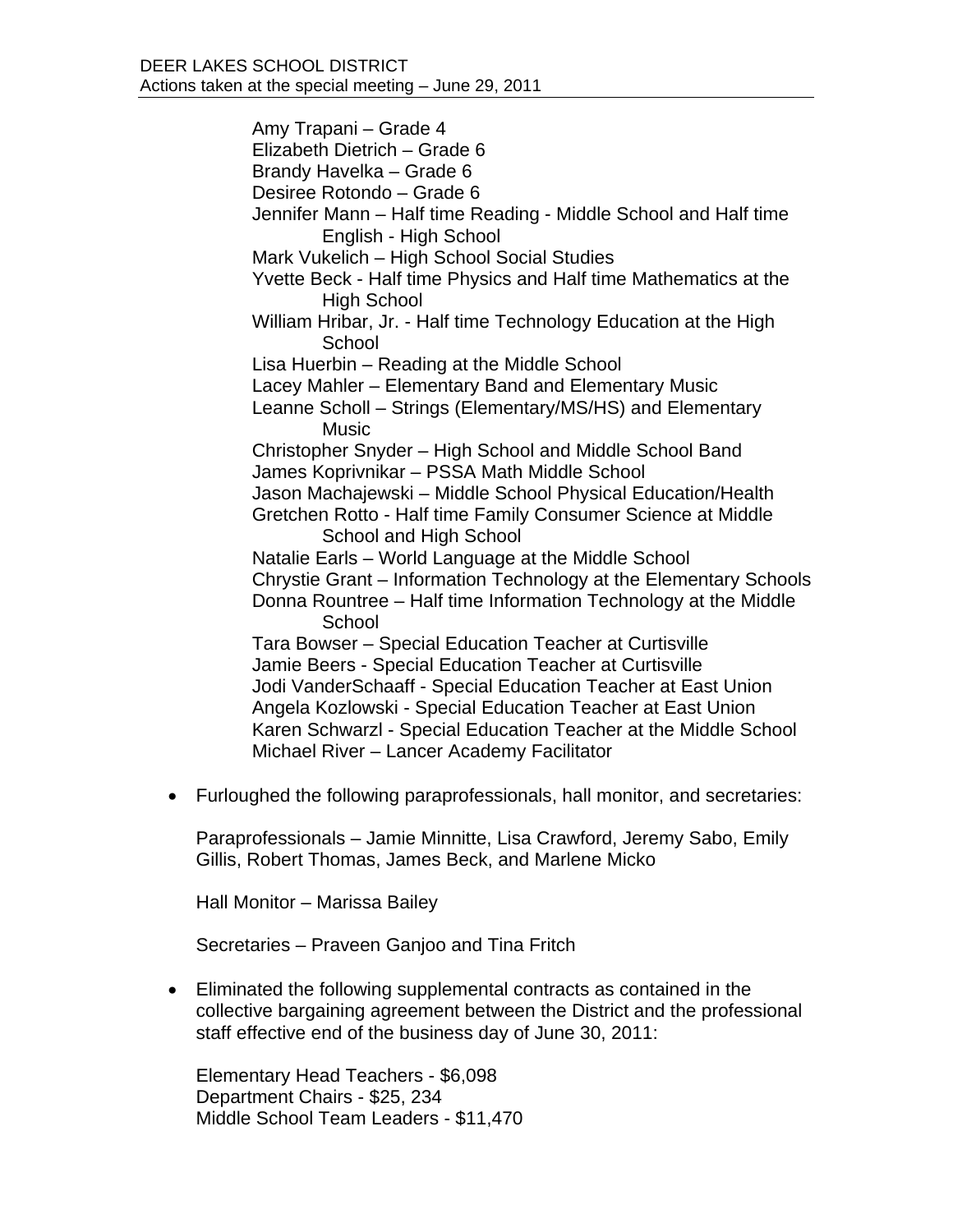Middle School Faculty Manager - \$2,795 9 Cafeteria Supervisors from the High School and Middle School - \$22,608 4 Math Contest Sponsors and 4 Spelling Contest Sponsors - \$1,329 Title I Web Master - \$2,387 2 Playground Supervisors - \$15,072 Audio/Visual Coordinator – Elementary and Secondary - \$3,582 Class Sponsors Grades 7 and 8 - \$1,020 (not filled this year) Yearbook - \$2,373 (Combine Sponsor and Business Manager for one Supplemental - \$2,373)

- Approved for the District to discontinue paying for clearances of volunteers.
- Approved a fee of \$75.00 per activity with a maximum of \$300 per year for a family. Any District policy that needs to be adjusted for the activity fee will be made by the administration and submitted to the Board for approval.
- Approved the following facility usage rates and that the athletic director be permitted to adjust the rates based on special circumstances:

| (for a performance) | - \$1500.00 per session                         |
|---------------------|-------------------------------------------------|
|                     | (for a practice session) - \$300.00 per session |
|                     | - \$500.00 per 3 hour session                   |
|                     | (Add: 300.00 for lights)                        |
|                     | - \$250.00 per 3 hour session                   |
|                     | - \$300.00 per 2 hour session                   |
|                     | (Does not include use of kitchen)               |
|                     | - \$100.00 per 2 hour session                   |
|                     | - \$250.00 per 2 hour session                   |
|                     | Cafeteria & Large Group Commons Areas           |

These rates are based on the activity taking place during normal working hours for the maintenance/custodial departments. Additional charges may incur if there are additional expenses incurred by the district.

Any district policy that needs to be adjusted for the building usage rates will be made by the administration and submitted to the Board for approval.

- The vote to eliminate the Senior Citizen Volunteer Program **FAILED**.
- Eliminated the District paying for physicals of student athletes and new employees.
- Adopted a General Fund Budget for the 2011-2012 fiscal year with expenditures in the amount of \$31,416,952.